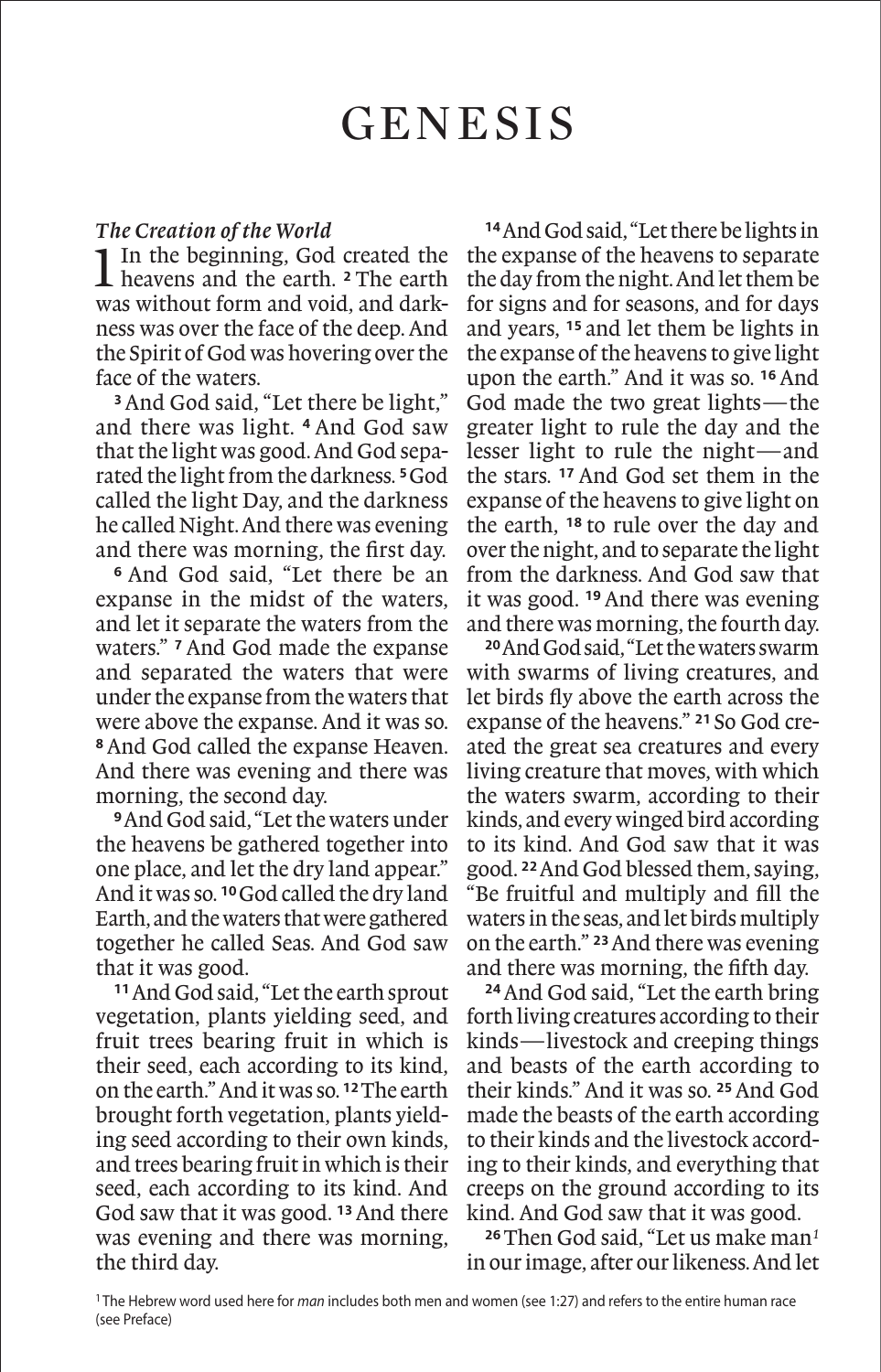them have dominion over the fish of the sea and over the birds of the heavens and over the livestock and over all the earth and over every creeping thing that creeps on the earth."

**<sup>27</sup>** So God created man in his own image, in the image of God he created him; male and female he created them.

**<sup>28</sup>** And God blessed them. And God said to them, "Be fruitful and multiply and fill the earth and subdue it, and have dominion over the fish of the sea and over the birds of the heavens and over every living thing that moves on the earth." **<sup>29</sup>** And God said, "Behold, I have given you every plant yielding seed that is on the face of all the earth, and every tree with seed in its fruit. You shall have them for food. **<sup>30</sup>**And to every beast of the earth and to every bird of the heavens and to everything that creeps on the earth, everything that has the breath of life, I have given every green plant for food." And it was so. **<sup>31</sup>** And God saw everything that he had made, and behold, it was very good. And there was evening and there was morning, the sixth day.

## *The Seventh Day, God Rests*

Thus the heavens and the earth were finished, and all the host of them. **<sup>2</sup>**And on the seventh day God finished his work that he had done, and he rested on the seventh day from all his work that he had done. **<sup>3</sup>** So God blessed the seventh day and made it holy, because on it God rested from all his work that he had done in creation.

# *The Creation of Man and Woman*

**<sup>4</sup>** These are the generations of the heavens and the earth when they were created,

## in the day that the LORD<sup>1</sup> God made the earth and the heavens.

**<sup>5</sup>**When no bush of the field was yet in the land and no small plant of the field had yet sprung up—for the LORD God had not caused it to rain on the land, and there was no man to work the ground, **<sup>6</sup>**and a mist was going up from the land and was watering the whole face of the ground— **<sup>7</sup>**then the Lord God formed the man of dust from the ground and breathed into his nostrils the breath of life, and the man became a living creature. **<sup>8</sup>**And the Lord God planted a garden in Eden, in the east, and there he put the man whom he had formed. **<sup>9</sup>**And out of the ground the LORD God made to spring up every tree that is pleasant to the sight and good for food. The tree of life was in the midst of the garden, and the tree of the knowledge of good and evil.

**<sup>10</sup>** A river flowed out of Eden to water the garden, and there it divided and became four rivers. **<sup>11</sup>** The name of the first is the Pishon. It is the one that flowed around the whole land of Havilah, where there is gold. **<sup>12</sup>**And the gold of that land is good; bdellium and onyx stone are there. **<sup>13</sup>**The name of the second river is the Gihon. It is the one that flowed around the whole land of Cush. **<sup>14</sup>**And the name of the third river is the Tigris, which flows east of Assyria. And the fourth river is the Euphrates.

<sup>15</sup> The LORD God took the man and put him in the garden of Eden to work it and keep it. <sup>16</sup> And the LORD God commanded the man, saying, "You may surely eat of every tree of the garden, **<sup>17</sup>**but of the tree of the knowledge of good and evil you shall not eat, for in the day that you eat of it you shall surely die."

<sup>18</sup> Then the LORD God said, "It is not good that the man should be alone; I will make him a helper fit for him."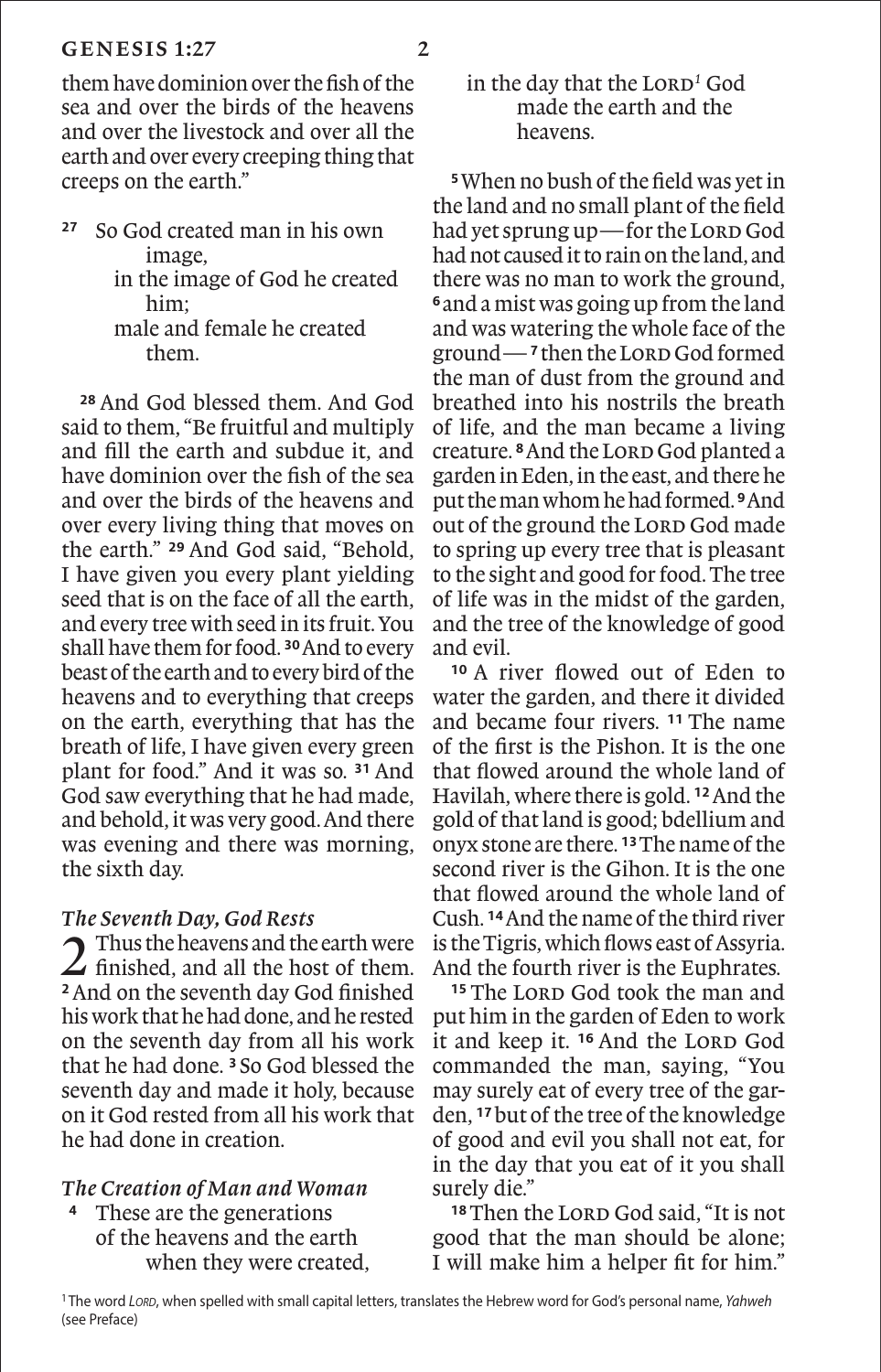<sup>19</sup>Now out of the ground the Lord God had formed every beast of the field and every bird of the heavens and brought them to the man to see what he would call them. And whatever the man called every living creature, that was its name. **<sup>20</sup>**The man gave names to all livestock and to the birds of the heavens and to every beast of the field. But for Adam there was not found a helper fit for him. <sup>21</sup> So the LORD God caused a deep sleep to fall upon the man, and while he slept took one of his ribs and closed up its place with flesh. **<sup>22</sup>**And the rib that the LORD God had taken from the man he made into a woman and brought her to the man. **<sup>23</sup>**Then the man said,

"This at last is bone of my bones and flesh of my flesh; she shall be called Woman, because she was taken out of Man."*<sup>1</sup>*

**<sup>24</sup>**Therefore a man shall leave his father and his mother and hold fast to his wife, and they shall become one flesh. **<sup>25</sup>**And the man and his wife were both naked and were not ashamed.

#### *The Fall*

3 Now the serpent was more crafty than any other beast of the field that the LORD God had made.

He said to the woman, "Did God actually say, 'You shall not eat of any tree in the garden'?" **<sup>2</sup>**And the woman said to the serpent, "We may eat of the fruit of the trees in the garden, **<sup>3</sup>** but God said, 'You shall not eat of the fruit of the tree that is in the midst of the garden, neither shall you touch it, lest you die.' " **<sup>4</sup>**But the serpent said to the woman, "You will not surely die. **<sup>5</sup>**For God knows that when you eat of it your eyes will be opened, and you will be like God, knowing good and evil." **<sup>6</sup>**So when the woman saw that the tree was good for food, and that it was a delight to the eyes, and that the tree was to be desired

to make one wise, she took of its fruit and ate, and she also gave some to her husband who was with her, and he ate. **<sup>7</sup>** Then the eyes of both were opened, and they knew that they were naked. And they sewed fig leaves together and made themselves loincloths.

**<sup>8</sup>** And they heard the sound of the LORD God walking in the garden in the cool of the day, and the man and his wife hid themselves from the presence of the Lorp God among the trees of the garden. <sup>9</sup> But the LORD God called to the man and said to him, "Where are you?" **<sup>10</sup>**And he said, "I heard the sound of you in the garden, and I was afraid, because I was naked, and I hid myself." **<sup>11</sup>**He said, "Who told you that you were naked? Have you eaten of the tree of which I commanded you not to eat?" **<sup>12</sup>**The man said, "The woman whom you gave to be with me, she gave me fruit of the tree, and I ate." <sup>13</sup> Then the LORD God said to the woman, "What is this that you have done?" The woman said, "The serpent deceived me, and I ate."

<sup>14</sup>The LORD God said to the serpent,

"Because you have done this, cursed are you above all livestock and above all beasts of the field; on your belly you shall go, and dust you shall eat all the days of your life.

- **<sup>15</sup>** I will put enmity between you and the woman,
	- and between your offspring and her offspring;

 he shall bruise your head, and you shall bruise his heel."

**<sup>16</sup>**To the woman he said,

"I will surely multiply your pain in childbearing;

 in pain you shall bring forth children.

- Your desire shall be for your husband,
	- and he shall rule over you."

<sup>1</sup> The Hebrew words for *woman* (*ishshah*) and *man* (*ish*) sound alike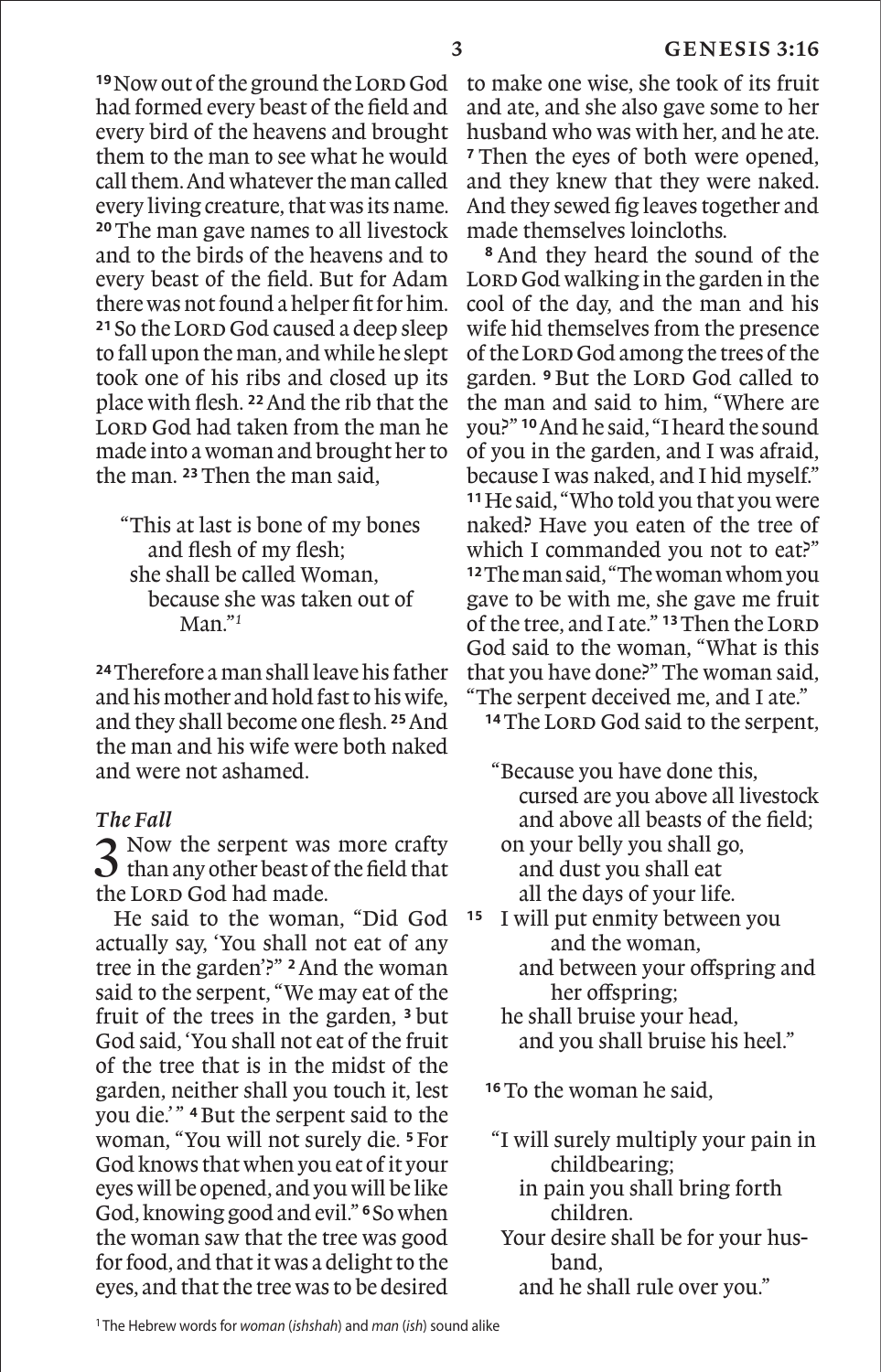**<sup>17</sup>**And to Adam he said,

"Because you have listened to the voice of your wife and have eaten of the tree of which I commanded you, 'You shall not eat of it,' cursed is the ground because of you; in pain you shall eat of it all the days of your life; **<sup>18</sup>** thorns and thistles it shall bring forth for you; and you shall eat the plants of the field. **<sup>19</sup>** By the sweat of your face you shall eat bread, till you return to the ground, for out of it you were taken; for you are dust,

and to dust you shall return."

**<sup>20</sup>**The man called his wife's name Eve, because she was the mother of all living.*<sup>1</sup>* <sup>21</sup> And the LORD God made for Adam and for his wife garments of skins and clothed them.

<sup>22</sup> Then the LORD God said, "Behold, the man has become like one of us in knowing good and evil. Now, lest he reach out his hand and take also of the tree of life and eat, and live forever—" 23 therefore the LORD God sent him out from the garden of Eden to work the ground from which he was taken. **<sup>24</sup>**He drove out the man, and at the east of the garden of Eden he placed the cherubim and a flaming sword that turned every way to guard the way to the tree of life.

#### *Cain and Abel*

4 Now Adam knew Eve his wife, and  $\mathbf t$  she conceived and bore Cain, saying, "I have gotten*<sup>2</sup>* a man with the help of the Lord." **<sup>2</sup>** And again, she bore his brother Abel. Now Abel was a keeper of sheep, and Cain a worker of the ground. **<sup>3</sup>** In the course of time Cain brought to the LORD an offering of the fruit of the ground, **<sup>4</sup>** and Abel also brought of the firstborn of his flock and of their fat portions. And the LORD had regard for Abel and his offering, **<sup>5</sup>**but for Cain and his offering he had no regard. So Cain was very angry, and his face fell. **<sup>6</sup>**The LORD said to Cain, "Why are you angry, and why has your face fallen? **<sup>7</sup>**If you do well, will you not be accepted? And if you do not do well, sin is crouching at the door. Its desire is for you, but you must rule over it."

**<sup>8</sup>**Cain spoke to Abel his brother. And when they were in the field, Cain rose up against his brother Abel and killed him. **9**Then the LORD said to Cain, "Where is Abel your brother?" He said, "I do not know; am I my brother's keeper?" <sup>10</sup> And the LORD said, "What have you done? The voice of your brother's blood is crying to me from the ground. **<sup>11</sup>**And now you are cursed from the ground, which has opened its mouth to receive your brother's blood from your hand. **<sup>12</sup>**When you work the ground, it shall no longer yield to you its strength. You shall be a fugitive and a wanderer on the earth." <sup>13</sup> Cain said to the LORD, "My punishment is greater than I can bear. **<sup>14</sup>** Behold, you have driven me today away from the ground, and from your face I shall be hidden. I shall be a fugitive and a wanderer on the earth, and whoever finds me will kill me." **<sup>15</sup>**Then the LORD said to him, "Not so! If anyone kills Cain, vengeance shall be taken on him sevenfold." And the LORD put a mark on Cain, lest any who found him should attack him. **<sup>16</sup>** Then Cain went away from the presence of the LORD and settled in the land of Nod,<sup>3</sup> east of Eden.

**<sup>17</sup>** Cain knew his wife, and she conceived and bore Enoch. When he built a city, he called the name of the city after the name of his son, Enoch. **<sup>18</sup>**To Enoch was born Irad, and Irad fathered Mehujael, and Mehujael fathered Methushael, and Methushael fathered Lamech. **<sup>19</sup>**And Lamech took two wives. The name of the one was Adah, and the name of the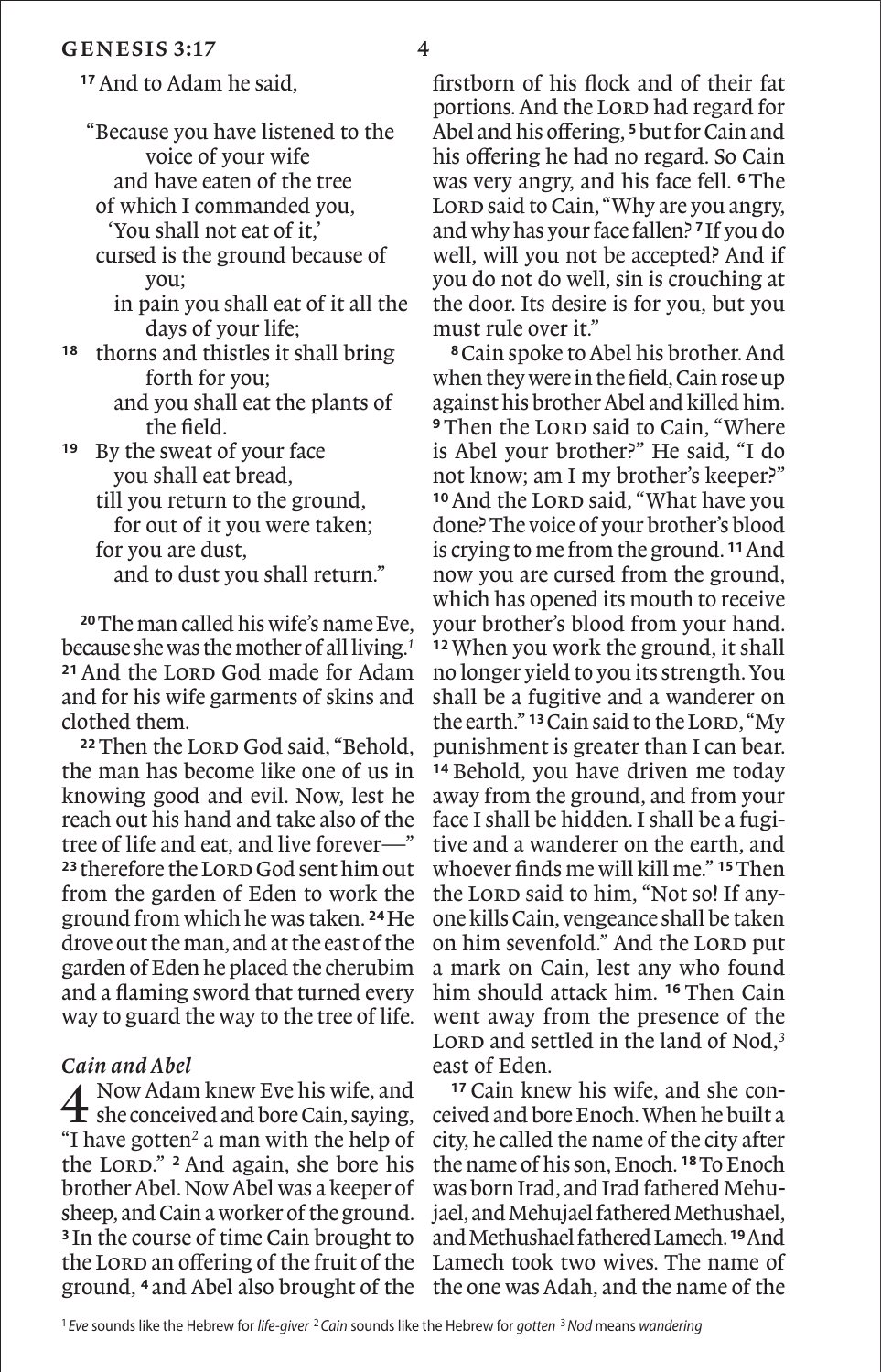other Zillah. **<sup>20</sup>**Adah bore Jabal; he was the father of those who dwell in tents and have livestock. **<sup>21</sup>**His brother's name was Jubal; he was the father of all those who play the lyre and pipe. **<sup>22</sup>**Zillah also bore Tubal-cain; he was the forger of all instruments of bronze and iron. The sister of Tubal-cain was Naamah.

**<sup>23</sup>** Lamech said to his wives:

- "Adah and Zillah, hear my voice; you wives of Lamech, listen to what I say:
- I have killed a man for wounding me,
- a young man for striking me.
- **<sup>24</sup>** If Cain's revenge is sevenfold, then Lamech's is seventy-sevenfold."

**<sup>25</sup>**And Adam knew his wife again, and she bore a son and called his name Seth, for she said, "God has appointed*<sup>1</sup>* for me another offspring instead of Abel, for Cain killed him." **<sup>26</sup>** To Seth also a son was born, and he called his name Enosh. At that time people began to call upon the name of the LORD.

## *Adam's Descendants to Noah*

 $\Gamma$  This is the book of the generations  $\Omega$  of Adam. When God created man, he made him in the likeness of God. **<sup>2</sup>**Male and female he created them, and he blessed them and named them Man when they were created. **<sup>3</sup>**When Adam had lived 130 years, he fathered a son in his own likeness, after his image, and named him Seth. **<sup>4</sup>** The days of Adam after he fathered Seth were 800 years; and he had other sons and daughters. **<sup>5</sup>**Thus all the days that Adam lived were 930 years, and he died.

**<sup>6</sup>**When Seth had lived 105 years, he fathered Enosh. **<sup>7</sup>** Seth lived after he fathered Enosh 807 years and had other sons and daughters. **<sup>8</sup>**Thus all the days of Seth were 912 years, and he died.

**<sup>9</sup>**When Enosh had lived 90 years, he fathered Kenan. **<sup>10</sup>**Enosh lived after he

fathered Kenan 815 years and had other sons and daughters. **<sup>11</sup>**Thus all the days of Enosh were 905 years, and he died.

**<sup>12</sup>**When Kenan had lived 70 years, he fathered Mahalalel. **<sup>13</sup>**Kenan lived after he fathered Mahalalel 840 years and had other sons and daughters. **<sup>14</sup>**Thus all the days of Kenan were 910 years, and he died.

**<sup>15</sup>**When Mahalalel had lived 65 years, he fathered Jared. **<sup>16</sup>** Mahalalel lived after he fathered Jared 830 years and had other sons and daughters. **<sup>17</sup>**Thus all the days of Mahalalel were 895 years, and he died.

**<sup>18</sup>**When Jared had lived 162 years he fathered Enoch. **<sup>19</sup>** Jared lived after he fathered Enoch 800 years and had other sons and daughters. **<sup>20</sup>**Thus all the days of Jared were 962 years, and he died.

**<sup>21</sup>**When Enoch had lived 65 years, he fathered Methuselah. **<sup>22</sup>**Enoch walked with God after he fathered Methuselah 300 years and had other sons and daughters. **<sup>23</sup>**Thus all the days of Enoch were 365 years. **<sup>24</sup>** Enoch walked with God, and he was not, for God took him.

**<sup>25</sup>** When Methuselah had lived 187 years, he fathered Lamech. **<sup>26</sup>**Methuselah lived after he fathered Lamech 782 years and had other sons and daughters. **<sup>27</sup>**Thus all the days of Methuselah were 969 years, and he died.

**<sup>28</sup>**When Lamech had lived 182 years, he fathered a son **<sup>29</sup>**and called his name Noah, saying, "Out of the ground that the Lorp has cursed, this one shall bring us relief*<sup>2</sup>* from our work and from the painful toil of our hands." **<sup>30</sup>** Lamech lived after he fathered Noah 595 years and had other sons and daughters. **<sup>31</sup>** Thus all the days of Lamech were 777 years, and he died.

**<sup>32</sup>**After Noah was 500 years old, Noah fathered Shem, Ham, and Japheth.

## *Increasing Corruption on Earth*

6 When man began to multiply on the face of the land and daughters were born to them, **2**the sons of God saw that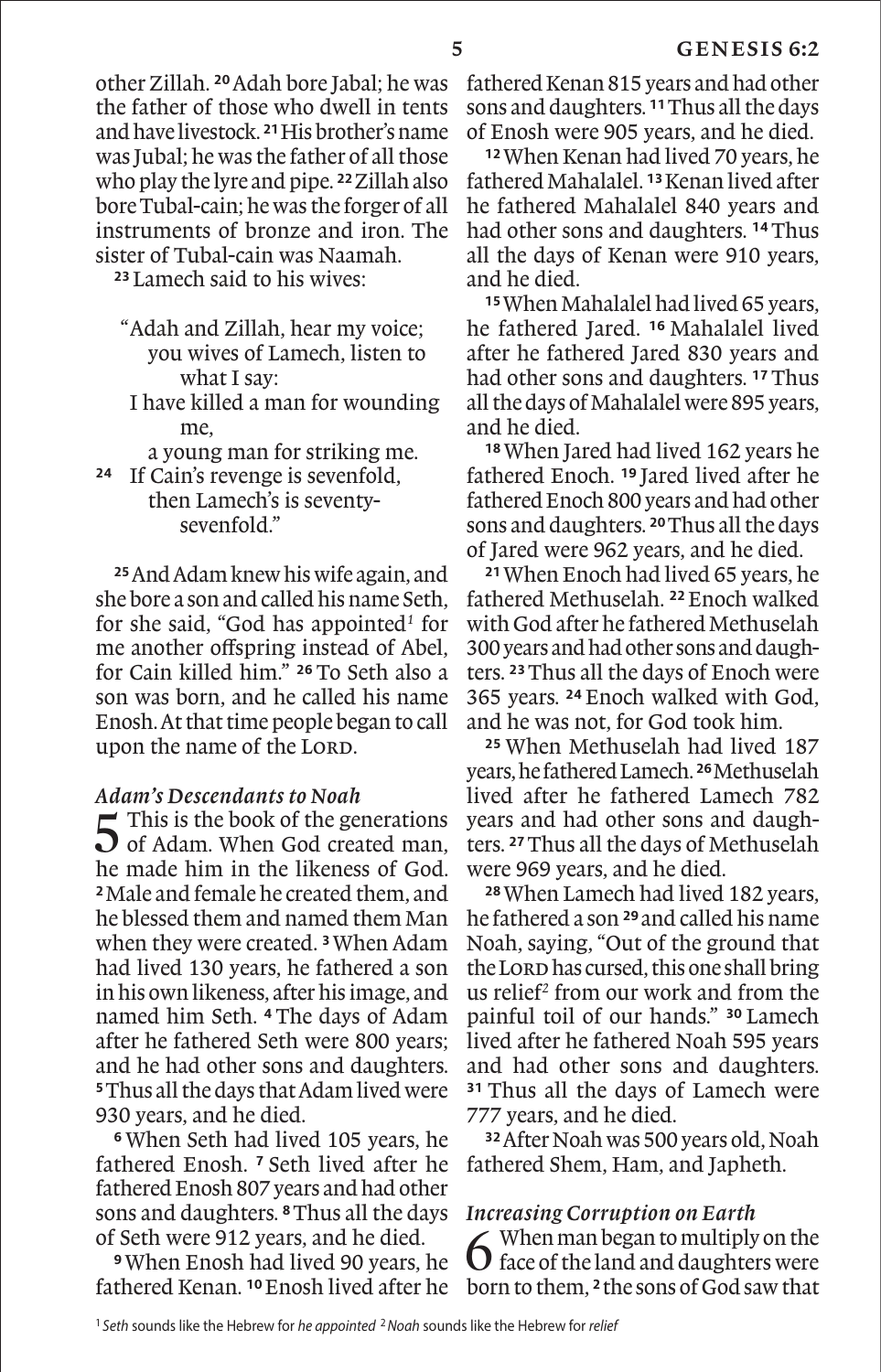the daughters of man were attractive. And they took as their wives any they chose.<sup>3</sup> Then the Lord said, "My Spirit shall not abide in man forever, for he is flesh: his days shall be 120 years." **<sup>4</sup>**The Nephilim*<sup>1</sup>* were on the earth in those days, and also afterward, when the sons of God came in to the daughters of man and they bore children to them. These were the mighty men who were of old, the men of renown.

<sup>5</sup>The LORD saw that the wickedness of man was great in the earth, and that every intention of the thoughts of his heart was only evil continually. **<sup>6</sup>** And the LORD regretted that he had made man on the earth, and it grieved him to his heart.<sup>7</sup> So the LORD said. "I will blot out man whom I have created from the face of the land, man and animals and creeping things and birds of the heavens, for I am sorry that I have made them." **<sup>8</sup>** But Noah found favor in the eves of the LORD.

#### *Noah and the Flood*

**<sup>9</sup>**These are the generations of Noah. Noah was a righteous man, blameless in his generation. Noah walked with God. **<sup>10</sup>**And Noah had three sons, Shem, Ham, and Japheth.

**<sup>11</sup>**Now the earth was corrupt in God's sight, and the earth was filled with violence. **<sup>12</sup>** And God saw the earth, and behold, it was corrupt, for all flesh had corrupted their way on the earth. **<sup>13</sup>**And God said to Noah, "I have determined to make an end of all flesh, for the earth is filled with violence through them. Behold, I will destroy them with the earth. **<sup>14</sup>**Make yourself an ark of gopher wood. Make rooms in the ark, and cover it inside and out with pitch. **<sup>15</sup>**This is how you are to make it: the length of the ark 300 cubits, its breadth 50 cubits, and its height 30 cubits. **<sup>16</sup>**Make a roof for the ark, and finish it to a cubit above, and set the door of the ark in its side. Make it with lower, second, and third decks. **<sup>17</sup>**For behold, I will bring a flood of waters upon the earth to destroy all flesh in which is the breath of life under heaven. Everything that is on the earth shall die. **18**But I will establish my covenant with you, and you shall come into the ark, you, your sons, your wife, and your sons' wives with you. **<sup>19</sup>**And of every living thing of all flesh, you shall bring two of every sort into the ark to keep them alive with you. They shall be male and female. **<sup>20</sup>** Of the birds according to their kinds, and of the animals according to their kinds, of every creeping thing of the ground, according to its kind, two of every sort shall come in to you to keep them alive. **<sup>21</sup>**Also take with you every sort of food that is eaten, and store it up. It shall serve as food for you and for them." **<sup>22</sup>** Noah did this; he did all that God commanded him.

7 Then the Lord said to Noah, "Go into the ark, you and all your household, for I have seen that you are righteous before me in this generation. **<sup>2</sup>**Take with you seven pairs of all clean animals, the male and his mate, and a pair of the animals that are not clean, the male and his mate, **<sup>3</sup>** and seven pairs of the birds of the heavens also, male and female, to keep their offspring alive on the face of all the earth. **<sup>4</sup>** For in seven days I will send rain on the earth forty days and forty nights, and every living thing that I have made I will blot out from the face of the ground." **<sup>5</sup>**And Noah did all that the Lorp had commanded him.

**<sup>6</sup>** Noah was six hundred years old when the flood of waters came upon the earth. **<sup>7</sup>**And Noah and his sons and his wife and his sons' wives with him went into the ark to escape the waters of the flood. **<sup>8</sup>** Of clean animals, and of animals that are not clean, and of birds, and of everything that creeps on the ground, **<sup>9</sup>** two and two, male and female, went into the ark with Noah, as God had commanded Noah. **<sup>10</sup>**And after seven days the waters of the flood came upon the earth.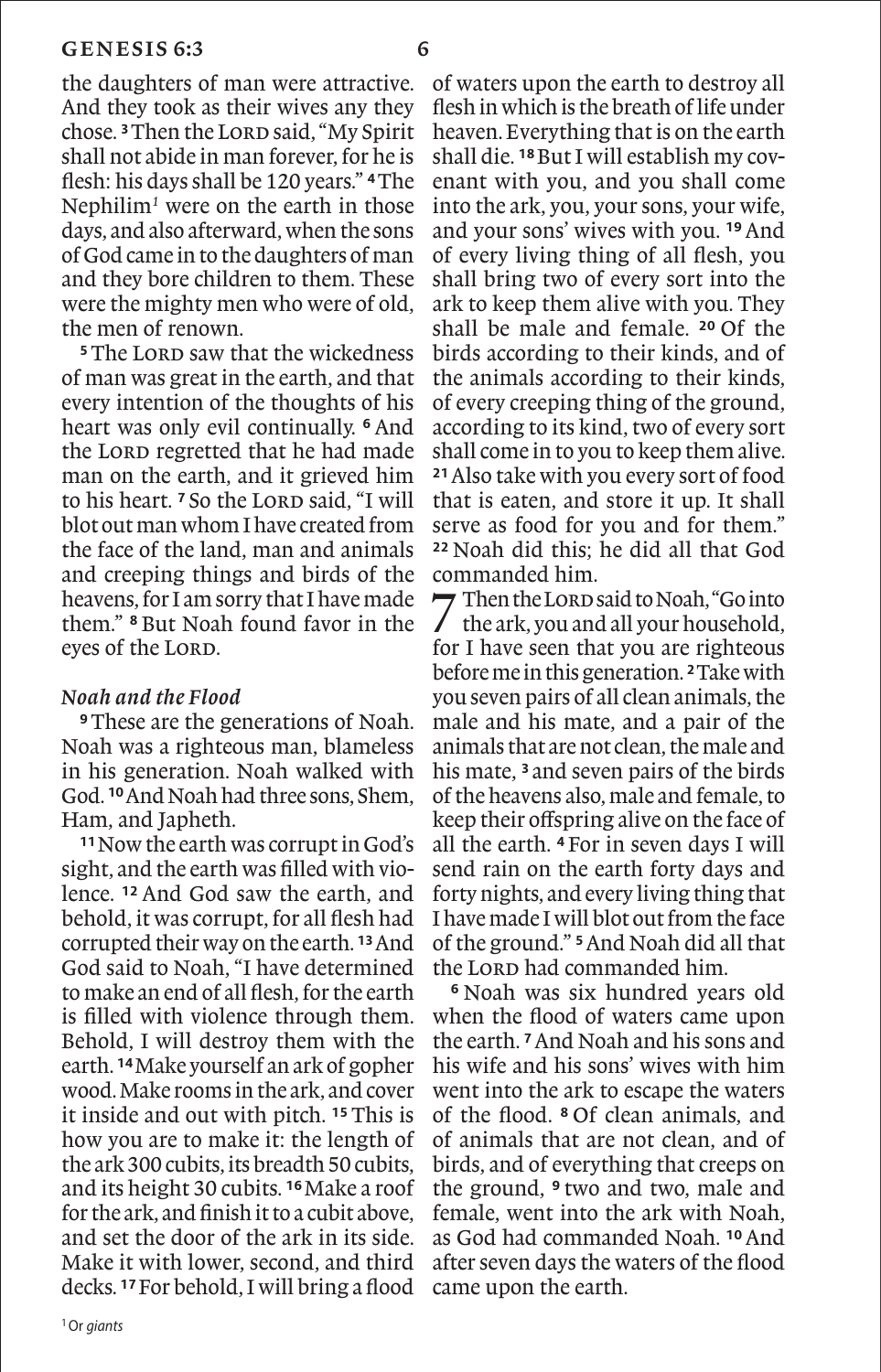**<sup>11</sup>**In the six hundredth year of Noah's life, in the second month, on the seventeenth day of the month, on that day all the fountains of the great deep burst forth, and the windows of the heavens were opened. **<sup>12</sup>**And rain fell upon the earth forty days and forty nights. **<sup>13</sup>**On the very same day Noah and his sons, Shem and Ham and Japheth, and Noah's wife and the three wives of his sons with them entered the ark, **<sup>14</sup>** they and every beast, according to its kind, and all the livestock according to their kinds, and every creeping thing that creeps on the earth, according to its kind, and every bird, according to its kind, every winged creature. **<sup>15</sup>**They went into the ark with Noah, two and two of all flesh in which there was the breath of life. **<sup>16</sup>**And those that entered, male and female of all flesh, went in as God had commanded him. And the LORD shut him in.

**<sup>17</sup>**The flood continued forty days on the earth. The waters increased and bore up the ark, and it rose high above the earth. **<sup>18</sup>**The waters prevailed and increased greatly on the earth, and the ark floated on the face of the waters. **<sup>19</sup>**And the waters prevailed so mightily on the earth that all the high mountains under the whole heaven were covered. **<sup>20</sup>**The waters prevailed above the mountains, covering them fifteen cubits deep. **<sup>21</sup>**And all flesh died that moved on the earth, birds, livestock, beasts, all swarming creatures that swarm on the earth, and all mankind. **<sup>22</sup>** Everything on the dry land in whose nostrils was the breath of life died. **<sup>23</sup>**He blotted out every living thing that was on the face of the ground, man and animals and creeping things and birds of the heavens. They were blotted out from the earth. Only Noah was left, and those who were with him in the ark. **<sup>24</sup>**And the waters prevailed on the earth 150 days.

#### *The Flood Subsides*

◯ But God remembered Noah and  $\Omega$  all the beasts and all the livestock that were with him in the ark. And God made a wind blow over the earth, and the waters subsided. **<sup>2</sup>**The fountains of the deep and the windows of the heavens were closed, the rain from the heavens was restrained, **<sup>3</sup>**and the waters receded from the earth continually. At the end of 150 days the waters had abated, **<sup>4</sup>**and in the seventh month, on the seventeenth day of the month, the ark came to rest on the mountains of Ararat. **<sup>5</sup>**And the waters continued to abate until the tenth month; in the tenth month, on the first day of the month, the tops of the mountains were seen.

**<sup>6</sup>**At the end of forty days Noah opened the window of the ark that he had made **<sup>7</sup>**and sent forth a raven. It went to and fro until the waters were dried up from the earth. **<sup>8</sup>**Then he sent forth a dove from him, to see if the waters had subsided from the face of the ground. **<sup>9</sup>**But the dove found no place to set her foot, and she returned to him to the ark, for the waters were still on the face of the whole earth. So he put out his hand and took her and brought her into the ark with him. **<sup>10</sup>** He waited another seven days, and again he sent forth the dove out of the ark. **<sup>11</sup>**And the dove came back to him in the evening, and behold, in her mouth was a freshly plucked olive leaf. So Noah knew that the waters had subsided from the earth. **<sup>12</sup>** Then he waited another seven days and sent forth the dove, and she did not return to him anymore.

**<sup>13</sup>** In the six hundred and first year, in the first month, the first day of the month, the waters were dried from off the earth. And Noah removed the covering of the ark and looked, and behold, the face of the ground was dry. **<sup>14</sup>** In the second month, on the twenty-seventh day of the month, the earth had dried out. **<sup>15</sup>** Then God said to Noah, **<sup>16</sup>** "Go out from the ark, you and your wife, and your sons and your sons' wives with you. **<sup>17</sup>**Bring out with you every living thing that is with you of all flesh—birds and animals and every creeping thing that creeps on the earth—that they may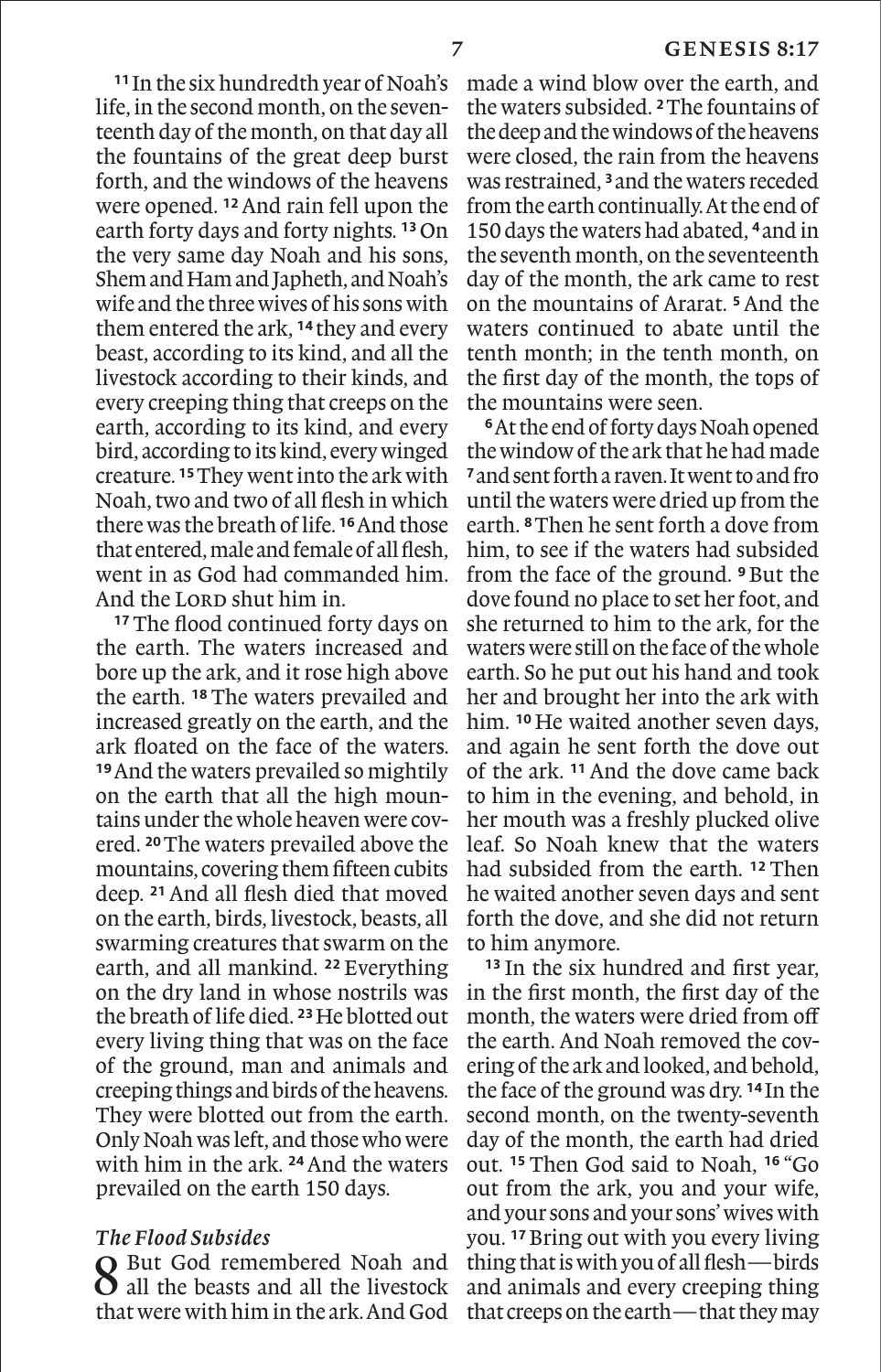swarm on the earth, and be fruitful and multiply on the earth." **<sup>18</sup>**So Noah went out, and his sons and his wife and his sons' wives with him. **<sup>19</sup>** Every beast, every creeping thing, and every bird, everything that moves on the earth, went out by families from the ark.

#### *God's Covenant with Noah*

<sup>20</sup>Then Noah built an altar to the LORD and took some of every clean animal and some of every clean bird and offered burnt offerings on the altar. **<sup>21</sup>**And when the Lord smelled the pleasing aroma, the Lord said in his heart, "I will never again curse the ground because of man, for the intention of man's heart is evil from his youth. Neither will I ever again strike down every living creature as I have done. **<sup>22</sup>**While the earth remains, seedtime and harvest, cold and heat, summer and winter, day and night, shall not cease."

 $\bigcap$  And God blessed Noah and his sons and said to them, "Be fruitful and multiply and fill the earth. **<sup>2</sup>**The fear of you and the dread of you shall be upon every beast of the earth and upon every bird of the heavens, upon everything that creeps on the ground and all the fish of the sea. Into your hand they are delivered. **<sup>3</sup>**Every moving thing that lives shall be food for you. And as I gave you the green plants, I give you everything. **<sup>4</sup>**But you shall not eat flesh with its life, that is, its blood. **<sup>5</sup>**And for your lifeblood I will require a reckoning: from every beast I will require it and from man. From his fellow man I will require a reckoning for the life of man.

### **<sup>6</sup>** "Whoever sheds the blood of man, by man shall his blood be shed, for God made man in his own image.

**<sup>7</sup>** And you, be fruitful and multiply, increase greatly on the earth and multiply in it."

**<sup>8</sup>**Then God said to Noah and to his sons with him, **<sup>9</sup>**"Behold, I establish my covenant with you and your offspring after you, **<sup>10</sup>** and with every living creature that is with you, the birds, the livestock, and every beast of the earth with you, as many as came out of the ark; it is for every beast of the earth. **<sup>11</sup>** I establish my covenant with you, that never again shall all flesh be cut off by the waters of the flood, and never again shall there be a flood to destroy the earth." **<sup>12</sup>** And God said, "This is the sign of the covenant that I make between me and you and every living creature that is with you, for all future generations: **<sup>13</sup>** I have set my bow in the cloud, and it shall be a sign of the covenant between me and the earth. **<sup>14</sup>**When I bring clouds over the earth and the bow is seen in the clouds, **<sup>15</sup>** I will remember my covenant that is between me and you and every living creature of all flesh. And the waters shall never again become a flood to destroy all flesh. **<sup>16</sup>** When the bow is in the clouds, I will see it and remember the everlasting covenant between God and every living creature of all flesh that is on the earth." **<sup>17</sup>** God said to Noah, "This is the sign of the covenant that I have established between me and all flesh that is on the earth."

#### *Noah's Descendants*

**<sup>18</sup>**The sons of Noah who went forth from the ark were Shem, Ham, and Japheth. (Ham was the father of Canaan.) **<sup>19</sup>** These three were the sons of Noah, and from these the people of the whole earth were dispersed.

**<sup>20</sup>**Noah began to be a man of the soil, and he planted a vineyard. **<sup>21</sup>**He drank of the wine and became drunk and lay uncovered in his tent. **<sup>22</sup>**And Ham, the father of Canaan, saw the nakedness of his father and told his two brothers outside. **<sup>23</sup>**Then Shem and Japheth took a garment, laid it on both their shoulders, and walked backward and covered the nakedness of their father. Their faces were turned backward, and they did not see their father's nakedness.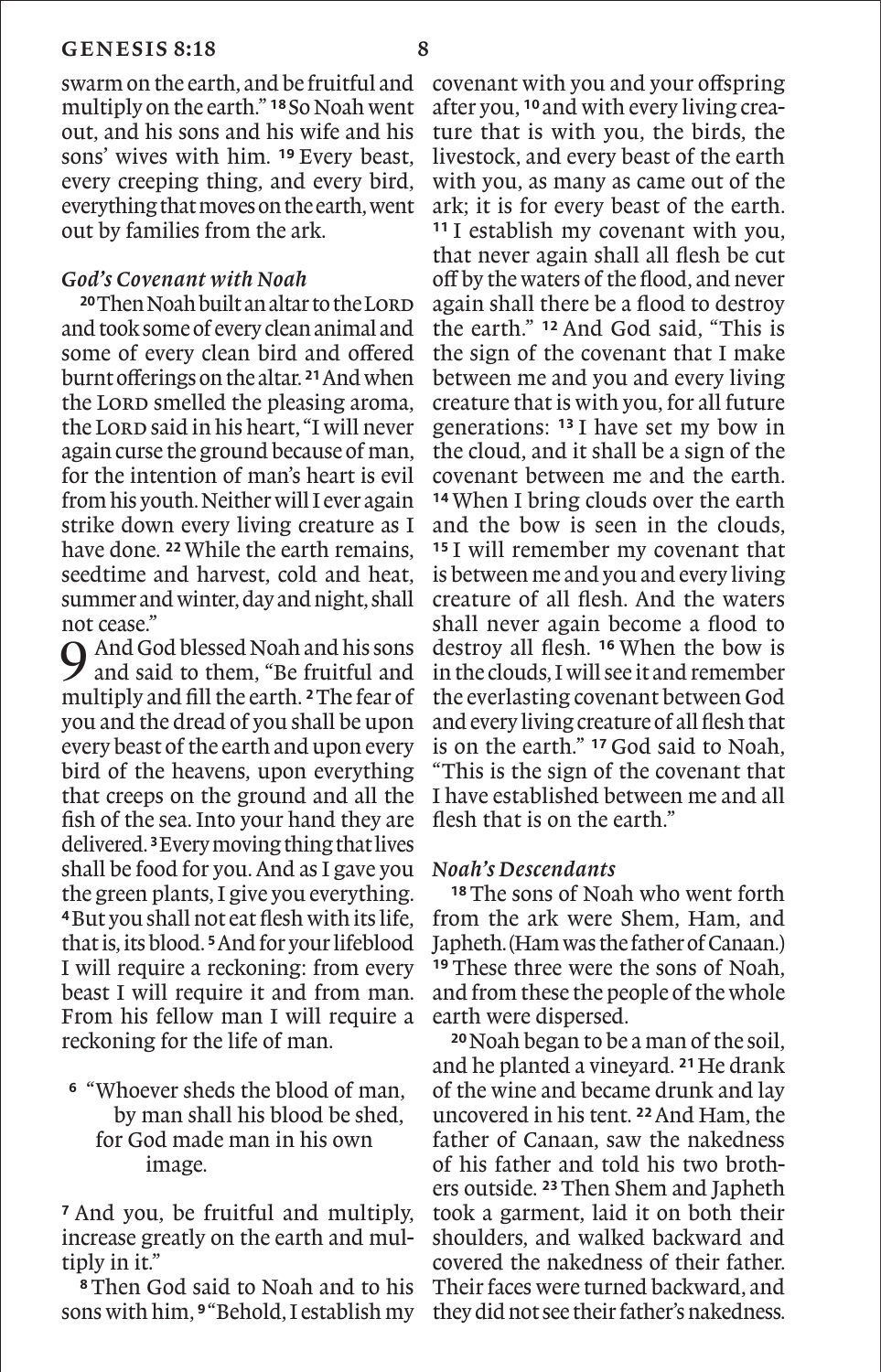**<sup>24</sup>**When Noah awoke from his wine and knew what his youngest son had done to him, **<sup>25</sup>**he said,

"Cursed be Canaan; a servant of servants shall he be to his brothers."

**<sup>26</sup>**He also said,

"Blessed be the LORD, the God of Shem;

and let Canaan be his servant.

**<sup>27</sup>** May God enlarge Japheth,*<sup>1</sup>*

 and let him dwell in the tents of Shem,

and let Canaan be his servant."

**28**After the flood Noah lived 350 years. **<sup>29</sup>**All the days of Noah were 950 years, and he died.

#### *Nations Descended from Noah*

These are the generations of the sons of Noah, Shem, Ham, and Japheth. Sons were born to them after the flood.

**<sup>2</sup>**The sons of Japheth: Gomer, Magog, Madai, Javan, Tubal, Meshech, and Tiras. **<sup>3</sup>**The sons of Gomer: Ashkenaz, Riphath, and Togarmah. **<sup>4</sup>**The sons of Javan: Elishah, Tarshish, Kittim, and Dodanim. **<sup>5</sup>** From these the coastland peoples spread in their lands, each with his own language, by their clans, in their nations.

**<sup>6</sup>**The sons of Ham: Cush, Egypt, Put, and Canaan. **<sup>7</sup>**The sons of Cush: Seba, Havilah, Sabtah, Raamah, and Sabteca. The sons of Raamah: Sheba and Dedan. **<sup>8</sup>** Cush fathered Nimrod; he was the first on earth to be a mighty man. **<sup>9</sup>**He was a mighty hunter before the LORD. Therefore it is said, "Like Nimrod a mighty hunter before the Lorp." <sup>10</sup>The beginning of his kingdom was Babel, Erech, Accad, and Calneh, in the land of Shinar. **<sup>11</sup>**From that land he went into Assyria and built Nineveh, Rehoboth-Ir,

and Calah; that is the great city. **<sup>13</sup>**Egypt fathered Ludim, Anamim, Lehabim, Naphtuhim, **<sup>14</sup>** Pathrusim, Casluhim (from whom the Philistines came), and Caphtorim.

**<sup>15</sup>** Canaan fathered Sidon his firstborn and Heth, **<sup>16</sup>** and the Jebusites, the Amorites, the Girgashites, **<sup>17</sup>**the Hivites, the Arkites, the Sinites, **<sup>18</sup>** the Arvadites, the Zemarites, and the Hamathites. Afterward the clans of the Canaanites dispersed. **<sup>19</sup>** And the territory of the Canaanites extended from Sidon in the direction of Gerar as far as Gaza, and in the direction of Sodom, Gomorrah, Admah, and Zeboiim, as far as Lasha. **<sup>20</sup>**These are the sons of Ham, by their clans, their languages, their lands, and their nations.

**<sup>21</sup>**To Shem also, the father of all the children of Eber, the elder brother of Japheth, children were born. **<sup>22</sup>**The sons of Shem: Elam, Asshur, Arpachshad, Lud, and Aram. **<sup>23</sup>**The sons of Aram: Uz, Hul, Gether, and Mash. **<sup>24</sup>**Arpachshad fathered Shelah; and Shelah fathered Eber. **<sup>25</sup>** To Eber were born two sons: the name of the one was Peleg,*<sup>2</sup>* for in his days the earth was divided, and his brother's name was Joktan. **<sup>26</sup>** Joktan fathered Almodad, Sheleph, Hazarmaveth, Jerah, **<sup>27</sup>**Hadoram, Uzal, Diklah, **<sup>28</sup>**Obal, Abimael, Sheba, **<sup>29</sup>**Ophir, Havilah, and Jobab; all these were the sons of Joktan. **<sup>30</sup>**The territory in which they lived extended from Mesha in the direction of Sephar to the hill country of the east. **<sup>31</sup>**These are the sons of Shem, by their clans, their languages, their lands, and their nations.

**<sup>32</sup>** These are the clans of the sons of Noah, according to their genealogies, in their nations, and from these the nations spread abroad on the earth after the flood.

#### *The Tower of Babel*

Calah, and **<sup>12</sup>** Resen between Nineveh as people migrated from the east, they 1 Now the whole earth had one language and the same words. **<sup>2</sup>**And